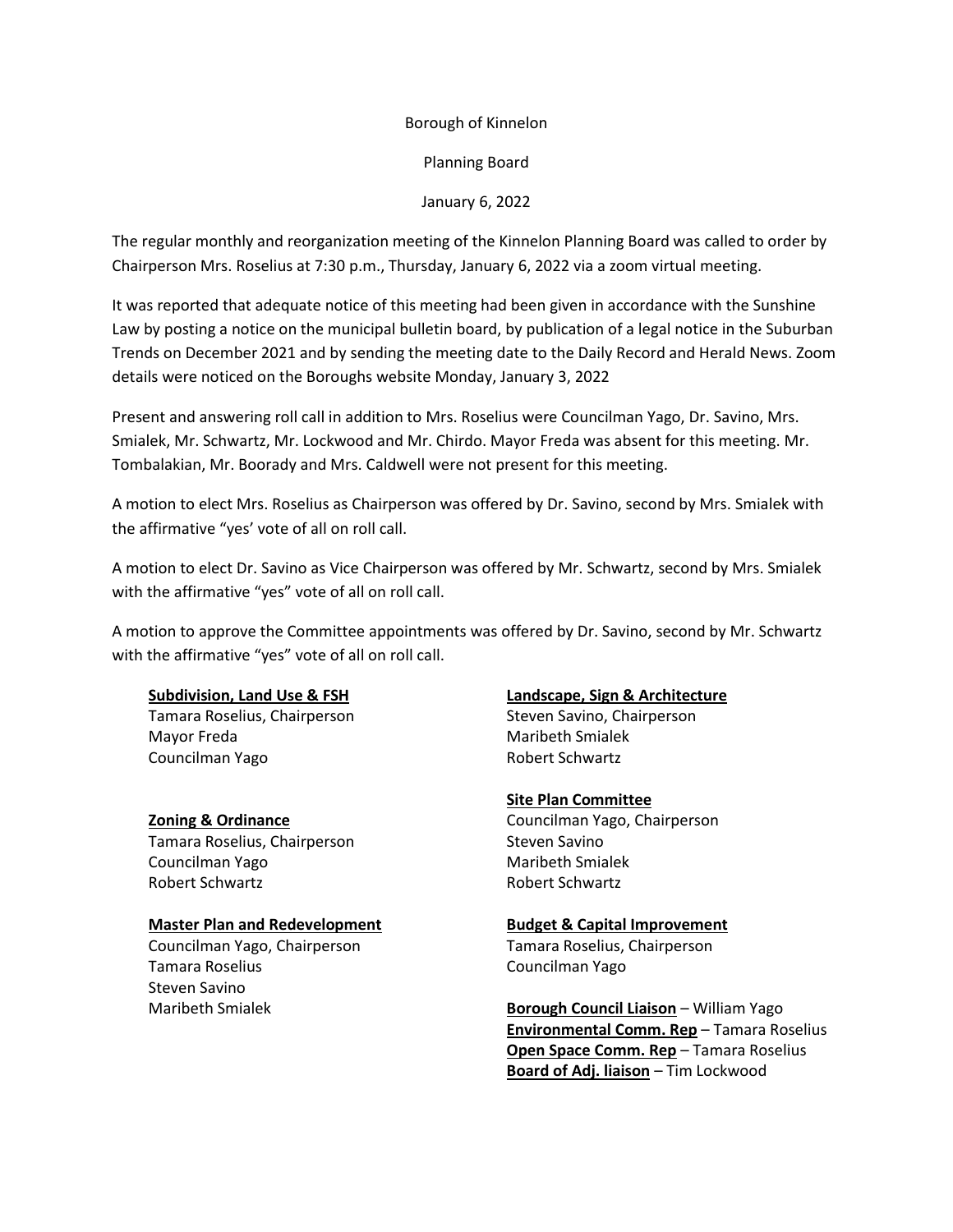A motion to approve Mr. Boorady as Engineer, Mr. Tombalakian as Attorney and Mrs. Caldwell as Planner was offered by Dr. Savino, second by Mrs. Smialek with the affirmative "yes" vote of all on roll call.

A motion to approve Jennifer Alimurat as Board Secretary was offered by Dr. Savino, second by Mr. Schwartz with the affirmative "yes" vote of all on roll call.

A motion to approve the 2022meetings dates was offered by Mrs. Smialek, second by Mr. Schwartz with the affirmative "yes" vote of all on roll call.

The December 2, 2021 minutes will be approved at the February 3, 2022 meeting.

A motion to approve the extension for 63 Voorhis Road to file the deeds until March 1, 2022 was offered by Mr. Schwartz, second by Dr. Savino with the affirmative "yes" vote of all on roll call.

The Board reviewed the changes to the proposed Residential Zone Accessory Structures and Uses Ordinance and found they are consistent with the Master Plan and have no further comments. A motion approving this was offered by Dr. Savino, second by Mrs. Smialek with the affirmative "yes" vote of all on roll call.

A motion to adjourn and approve the bills was offered by Dr. Savino, second by Mrs. Smialek with the affirmative "yes" vote of all on roll call.

Respectfully submitted,

Jennifer Alimurat, Secretary

cc: Planning Board Members Planning Board Attorney Planning Board Engineer Borough Clerk Board of Health